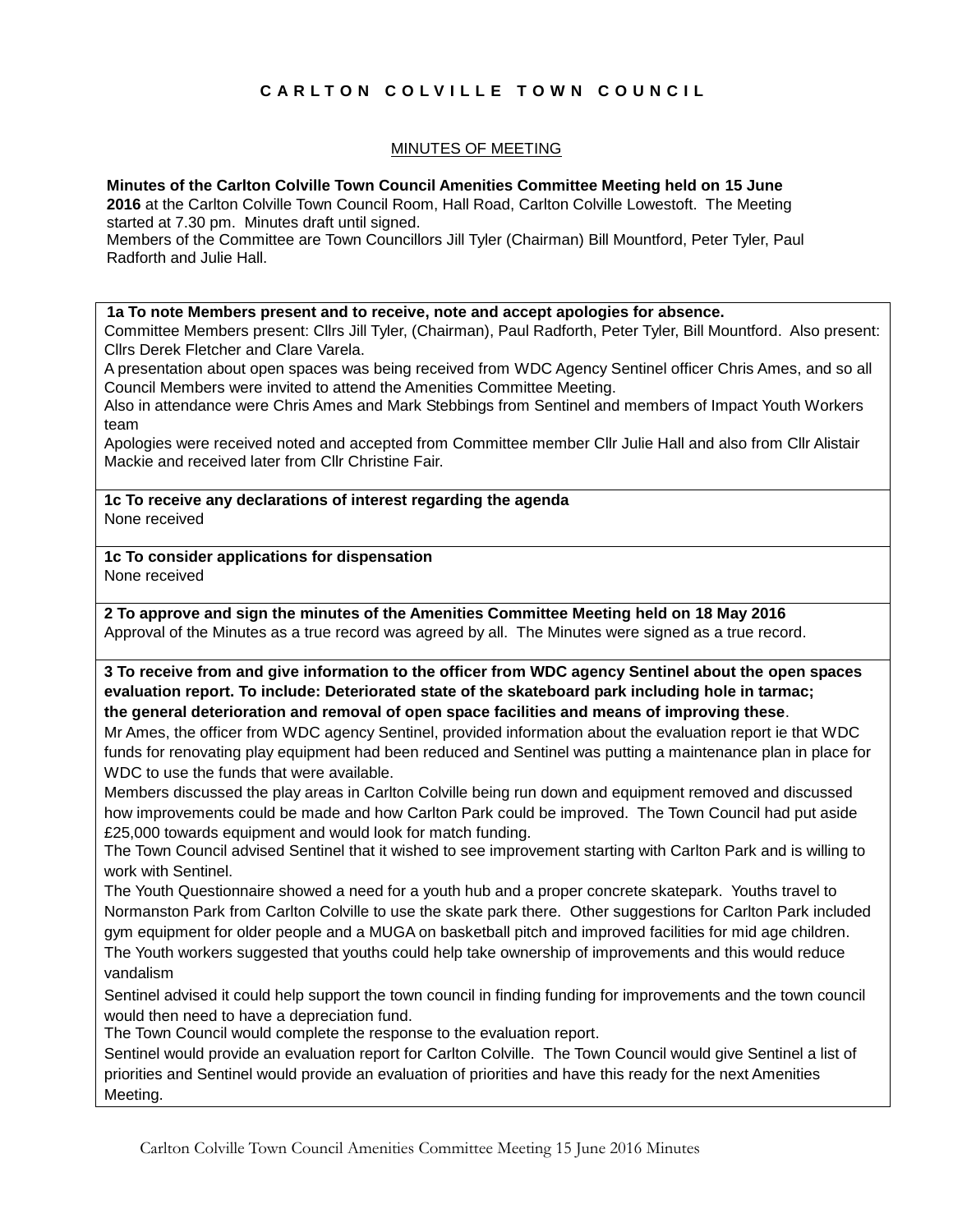### **4 Public participation**

*A period of up to 15 Minutes is allowed for public questions. During this time, residents can put questions to the Chairman regarding local concerns. Where possible, the Chairman will respond but matters may have to be deferred and placed on a later month's agenda for discussion*

### **5 To receive updates on actions from the previous meeting not covered by other agenda items:**

a) The bin at Hollow Grove Road has been moved to the corner of Grove Road

b) A Meeting was held with Gisleham Parish Council on 6 June 2016 about Carlton Colville School car parking where it was agreed to revert to SCC with the suggestions from the meeting and to emphasise that it was the SCC duty of care and responsibility to make travel to and from the school safe for school children. It was agreed that this matter would be an agenda item for the July Full Town Council Meeting.

c) Bus shelter at Beccles Road, a request was sent asking for the provision of a screen against traffic

d) Speed checks, the Police advised that these were still to be done. Community support for residents speed checks to be gauged through newsletter.

### **6 To receive details of correspondence received since 18 May 2016 about amenities matters not dealt with under other items and to note any action taken already**.

Request for larger dog bin at Open Space car park at Lowestoft Road It was noted that the bin is provided by WDC.

**7 To sign under delegated authority the following payments that have already been agreed by Council**: The clerk's remuneration.

Bills as circulated

.

These were agreed by all as follows:

HM Revenue and Customs £454.57, Printer toner £29 95, Council room Internet and telephone £71.46, Council room electricity bill £85.83, allotments water bill £36.78

### **8 To discuss the provision of new services / facilities in Carlton Colville, eg reading group, knit and natter group, walking group**

It was agreed to support a reading group and a knit and natter group. Cllr Bill Mountford would look into the mens shed at Halesworth.

# **9 To receive update on Council Room**

The contents of the room had been added to the Asset list.

Advice is being sought from solicitors about any necessary lease changes.

Stencils for the window were nearly ready.

Members agreed that a list of council meetings should be placed in the window

Members agreed that a wire cover was needed over the exhaust from the boiler and it was agreed that Cllr Peter Tyler would obtain permission from the Community Centre for this to be put on.

It was agreed to contact the Community Centre about Council tax

# **10 To receive update on allotments**

Following weed killer being put on the on to the path on allotment land an estimate had been received to block up the path. To extend the existing fence would cost £625 plus VAT. This would be an agenda item at the full Town Council Meeting.

Cllr Peter Tyler advised that an 8' x 12' shed would cost of £780. A base would be needed.

# **11 To receive Newsletter and Website update**

Cllr Clare Varela had begun work on the next newsletter It was noted that Worlingham PC was using a new website provider and it was agreed to look into this as an

Carlton Colville Town Council Amenities Committee Meeting 15 June 2016 Minutes